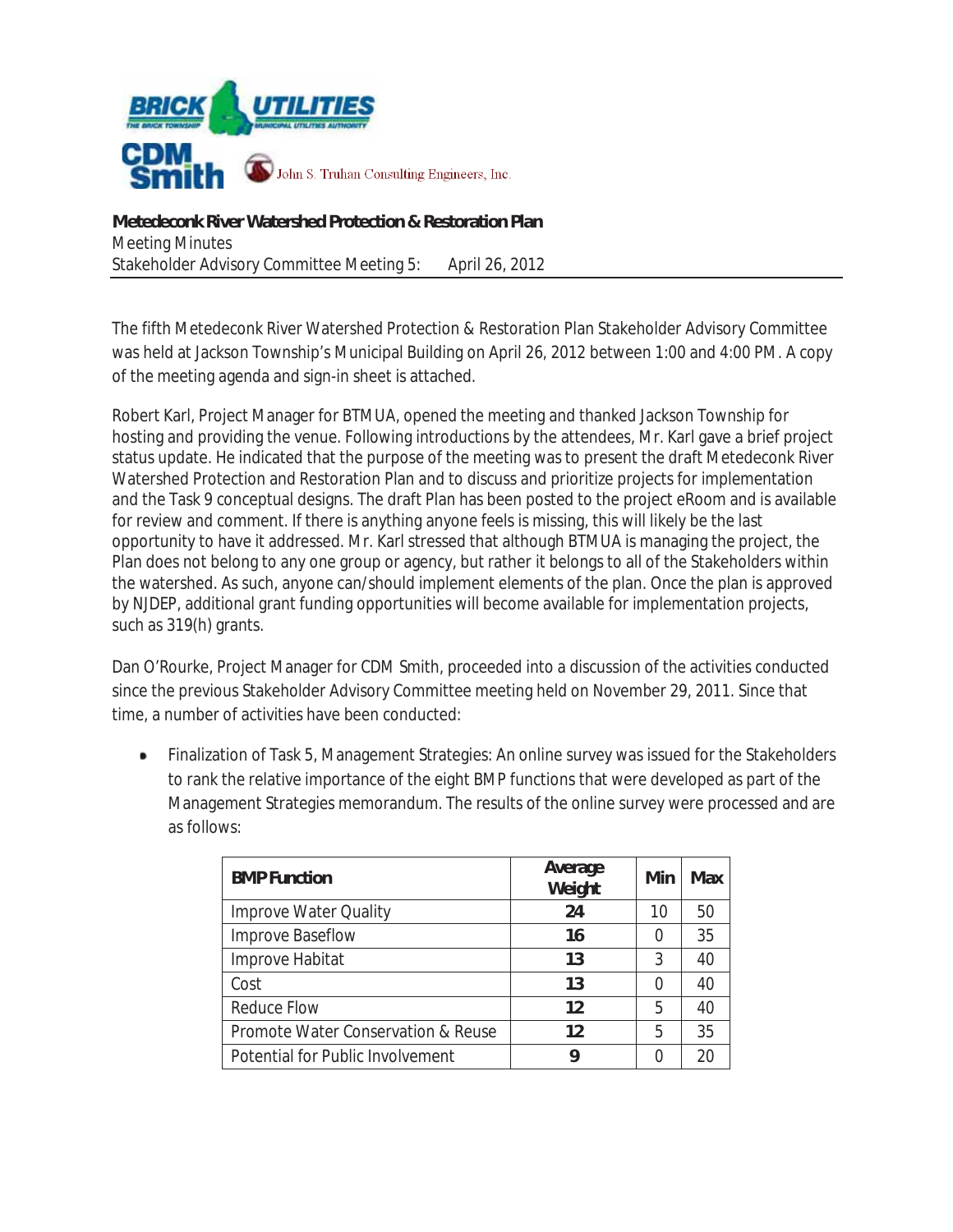Projects that promote water quality improvement and enhance infiltration reflect the priorities of the Stakeholders. However, although source control projects offer no benefit to enhancing infiltration, these projects are key to the implementation of the fecal coliform TMDLs. Since implementing the TMDLs is a priority for the Plan, those strategies need to be prioritized. The project priority list that resulted from the technical analysis and the results of the online survey should serve as a guideline only for future project planning. Additional factors will need to be considered when project sites are evaluated such as available space, cost, permitting requirements, etc.

- Site visits: Site visits to 16 different sites were conducted during late December 2011. The purpose of the site visits was to evaluate potential projects at 16 of the priority visual assessment sites. The project team consisted of Rob Karl (BTMUA), Dan O'Rourke (CDM Smith), Eileen Althouse (CDM Smith), Joe Malison (John S. Truhan Engineers, Inc.) and Matt Condiotti (CDM Smith). The sites were chosen from priority sites listed in the Task 3 Technical Analysis Report. In addition, downtown Lakewood was visited as a possible site for urban green stormwater infrastructure. Mr. Jeffrey Sharp from the Howell Township Board of Education was acknowledged by the project team for his assistance with the site visit to the Newbury School, where he provided extensive background on the school and historical drainage issues. In addition, Mr. Justin Flancbaum from Lakewood MUA was acknowledged for giving the project team a walking tour of downtown Lakewood.
- Education and Outreach Subcommittee: An education and outreach subcommittee was formed and the subcommittee held a workshop in January 2012. The purpose of the workshop was to develop ideas for the education and outreach program. The workshop was very productive and served as the foundation for the education and outreach program contained within the Plan.

Mr. O'Rourke then proceeded to discuss the draft Watershed Protection and Restoration Plan, using a PowerPoint presentation. The Plan follows the guidance provided in the USEPA's *Handbook for Developing Watershed Plans to Restore and Protect Our Waters*. The Plan serves as a culmination of all work to date, but has additional analyses conducted as well. All analyses were conducted on a HUC14 basis. The Plan is divided into 7 sections:

- Section 1 Introduction: general introduction to the Metedeconk River watershed and some of the issues facing the watershed. A brief overview of recent regulations (Phase II Stormwater Rules, Fertilizer Law, etc) is also discussed. The project goals and objectives are also presented.
- Section 2 Watershed Characterization: Much of this section originated from the Task 3 Report, although some additional and updated information is included. Section 2 primarily focuses on flow characteristics of the river and existing land use/land cover (2007). Land use and zoning data were used to generate a "developable land" GIS coverage. It was noted, however, that although the developable land represents a good first approximation, it is land use based. Therefore, open portions of land that are already considered residential or commercial are included. While it may very well be that these areas can be developed within existing zoning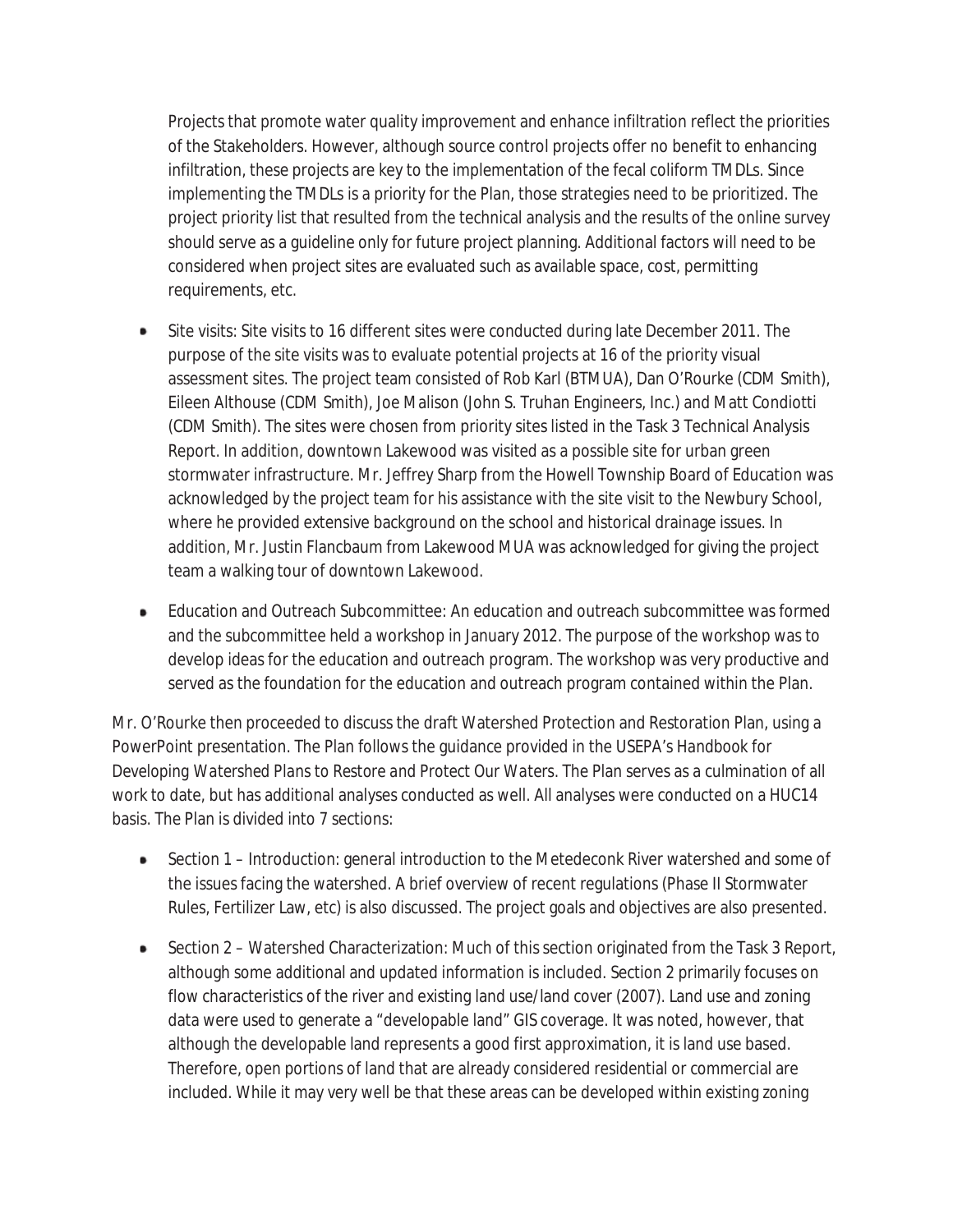regulations (housing addition or commercial expansion), the developable land is not confined to whole parcels of land which are currently not developed.

- Section 3 Watershed Conditions: This section primarily addresses water quality and identified ٠ impairments (TMDLs, 2010 303(d) List, others) throughout the watershed. Pollutant sources and loading estimates were also calculated for total nitrogen (TN), total phosphorus (TP) and total suspended solids (TSS). Loading estimates published within the existing TMDLs were used for pathogens. Loading estimates for TN, TP and TSS were calculated based on unit area loads published in the NJDEP BMP Manual. While calculated TN is much higher than recent estimates published by the USGS for total nitrogen discharging to the Barnegat Bay from the Metedeconk River, the unit area load calculations represent surface loads and therefore do not account for denitrification through plant uptake and discharge through the hyporheic zone. Comparing the two estimates, approximately 48% of nitrogen is removed through these processes, which is within reason.
- Section 4 Management Strategies: The Task 5 memorandum, *Management Strategies*, represents a "tool-box" that can be utilized for designing implementation projects throughout the watershed. The management strategies within Task 5 are referenced within this section. There has been a great deal of work that has been conducted in the past and should be utilized to the fullest extent possible to help select areas for implementation projects (e.g., Rutgers/Jacques Cousteau NERR SWMPT tool, land identified by UMASS/TPL study). Load reductions were identified for TN, TP, TSS and pathogens. For pathogens and TP, the percent reduction published in the TMDLs was used. For TN, the corresponding annual unit area load coefficients published in the NJDEP BMP Manual for forest, water and wetlands (3 lb-TN/acre) were used as a target to represent pre-development conditions. Alternatively, the target load for the Chesapeake Watershed was offered (4.5 lb-TN/acre) as a more appropriate target due to the extensive development within the Metedeconk River watershed. For TSS, the predevelopment load was calculated using the forest, water, wetlands load of 40 lb-TSS/acre per year). Target load reductions from urban and agricultural land use are 49%, 85% and 73% for TN (using the Chesapeake Watershed target), TP and TSS, respectively. Site specific strategies are offered on a site and HUC14 basis.

Five primary mechanisms for selection and application of management strategies were recommended:

- $\overline{-}$  Retrofit existing stormwater detention basins
- $\blacksquare$  Install structural BMP at existing direct outfalls
- $-$  Source control and flow path BMPs (rain gardens, etc)
- $\overline{-}$  Resource conservation and protection
- $\overline{-}$  Development of ordinances to require LID development techniques on all new and redevelopment within the watershed
- Section 5 Implementation Program: This section includes recommended strategies for the identified impairments throughout the watershed. In addition, the education and outreach program is introduced and discussed in more detail as an appendix. Recommended monitoring is also given as well as an implementation schedule and tracking mechanism (implementation matrices). The Stakeholders were asked to provide input on the use and format of these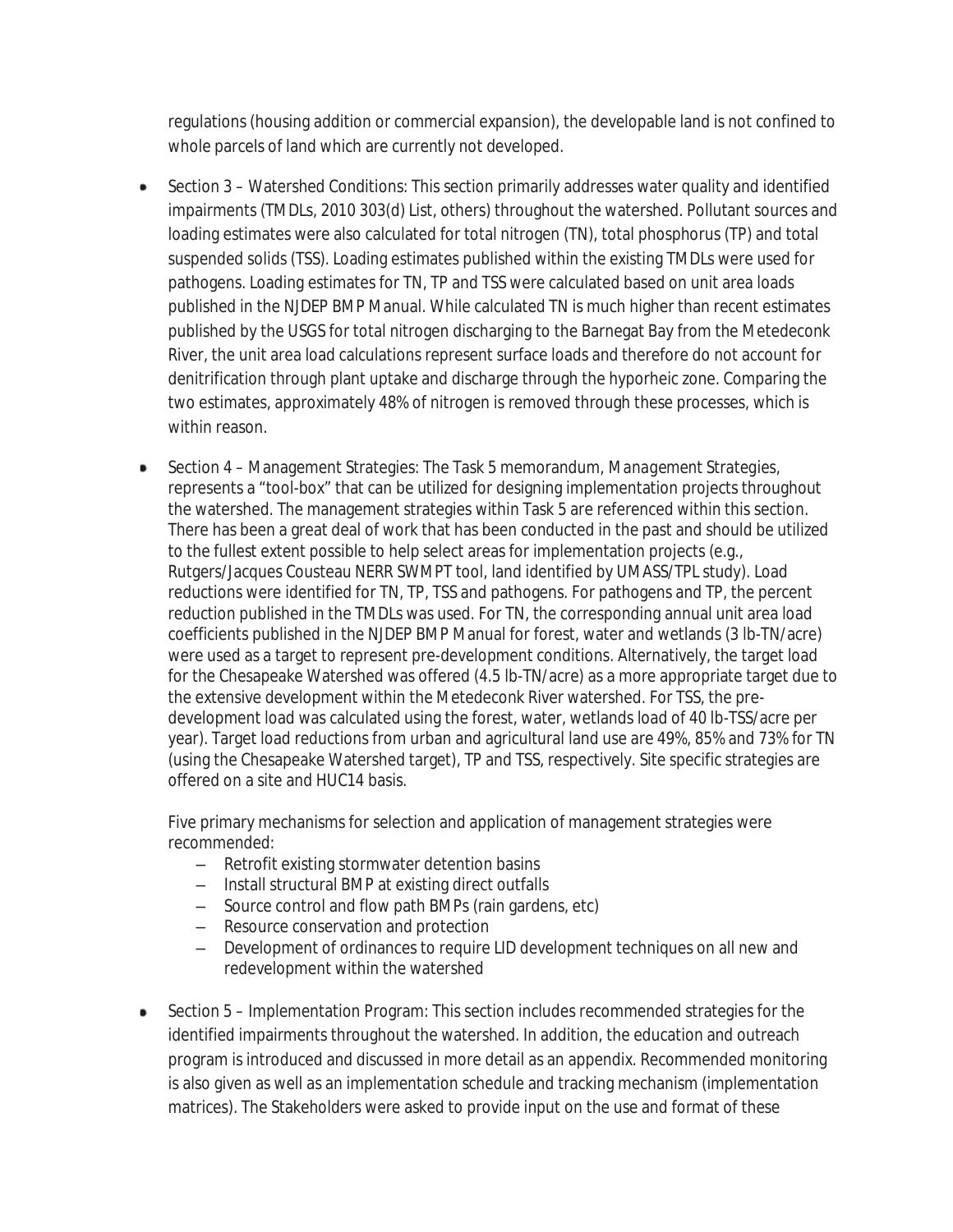matrices. Finally, a fiscal analysis is included which includes the various funding sources and tools for acquiring capital funds.

- Section 6 Summary of Recommendations: Although recommendations are offered throughout Sections 2 through 5, the purpose of Section 6 is to organize the recommendations by goal and objective and serve as a "quick reference". The project team requested Stakeholder input regarding the specific format of this section as well as any additional recommendations which may have been inadvertently not included in the Plan.
- Section 7 References.

Following an overview of the draft Plan, Mr. O'Rourke proceeded to discuss the conceptual designs for Task 9. A brief overview of 11 of the priority sites (a refined list from the site visits) was given. In addition to the 11 project sites, the development of a model low impact development (LID) ordinance for the Metedeconk watershed was also included as a potential project for Task 9. Following the presentation, the Stakeholders were asked to fill out a sheet ranking the various project sites.

The Stakeholder Advisory Committee mentioned that one of the sites, the Brick Park and Ride (TR1-2) may be incorporated into a large project involving a Parkway interchange at Exit 91. The team will take this under advisement moving forward and perhaps schedule a meeting with the design team for that project. Another comment was made that various transportation departments may be funding sources to particular management strategies, primarily stormwater bump-outs, as they offer traffic thinning benefits and can help pedestrian safety. Jackson Township recommended that the plan include a recommendation that its tree saving ordinance be adopted by the other watershed municipalities, as it has been very effective and tested/upheld by the courts.

The meeting was closed with a reminder to review the draft Plan and provide any comments to R. Karl and/or D. O'Rourke.

A copy of the PowerPoint presentation has been posted to the eRoom.

cc: Stakeholder Advisory Committee Distribution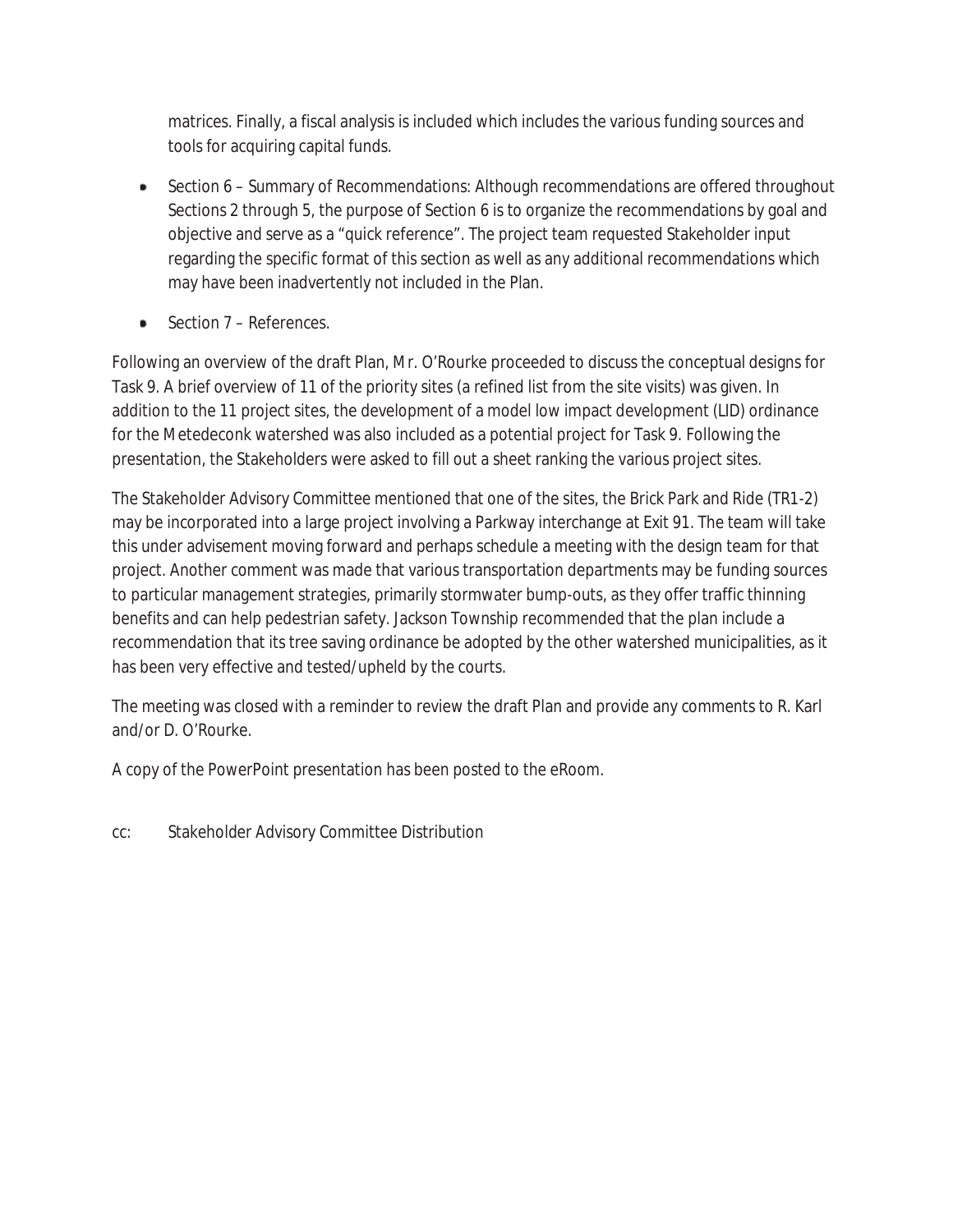### *Metedeconk River Watershed Protection & Restoration Plan*

**Stakeholder Advisory Committee Meeting** 

**Jackson Township Municipal Building** 

**April 26, 2012** 

**1:00 pm – 4:00 pm** 

### **Agenda**

- 1:00 pm 1:15 pm Introductions
- 1:15 pm 1:45 pm Summary of work completed since the November SAC meeting
- 1:45 pm 2:45 pm Overview of draft Metedeconk River Watershed Protection & Restoration Plan
- 2:45 pm 3:15 pm Priority projects for implementation
- $3:15$  pm  $-3:45$  pm Discussion
- $3:45$  pm  $-4:00$  pm Wrap up and next steps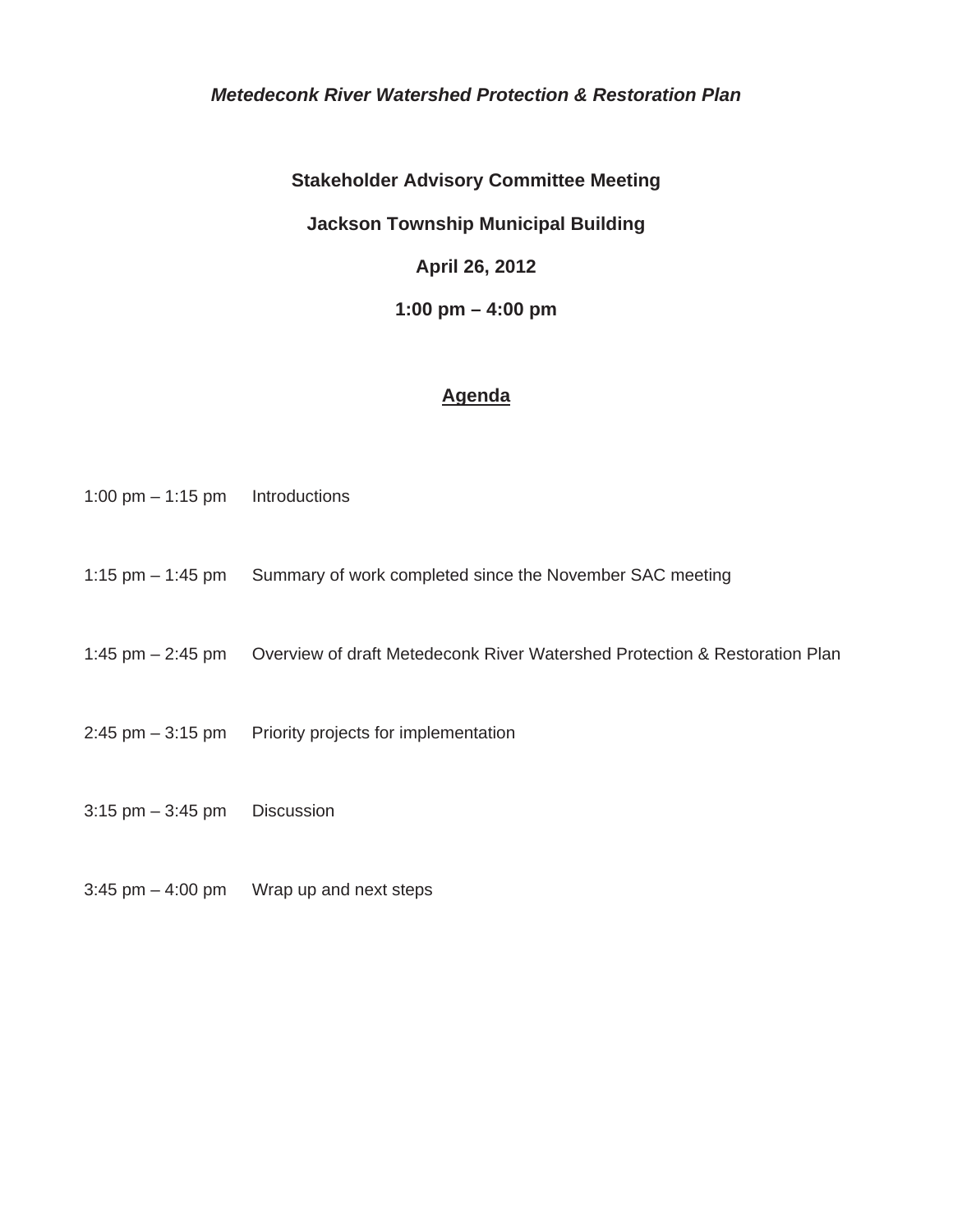# Metedeconk River Watershed Protection & Restoration Plan **Stakeholder Advisory Committee Meeting** April 26, 2012

# **SIGN-IN SHEET**

 $\mathbf{\hat{y}}_{i}$ 

|                | Name                               | <b>Affiliation</b> | Telephone                         | Email                 |
|----------------|------------------------------------|--------------------|-----------------------------------|-----------------------|
|                | $1$ Michael $J$ $\overline{H}$ ill | FSCD               | $15 - 65 + 50$                    |                       |
|                | 2 George Corase                    | Bimma              |                                   |                       |
|                | 3 Richard Quyl                     | <b>JTMUA</b>       | $222 - 928 - 2222$                | RQuyly @Jolborous.com |
| 4              | AVE HARRY                          | $37-14$            | $731 - 518$ $333$                 | Sherell Ejenerations. |
| 5              |                                    | $\sqrt{2}$         | 1200<br>$\mathcal{O}_\mathcal{X}$ |                       |
| 6 <sup>1</sup> | uma                                | Jackson ENV        |                                   | Kreedstamsukou        |
| $\overline{7}$ | PICIC BORY                         | TACKSO MUD         | $732364 - 5281$                   | DBORYS@OPTONYMA       |
| 8 <sup>1</sup> | J.FLANCBAUM RD                     | LMUA               |                                   | W                     |
| 9              | J. MAGGIO                          | BIMUA              |                                   |                       |
| 10             | RKNEL                              | BTMUA              |                                   |                       |
| 11             | E ALTHOUSE                         | CDM SMITH          |                                   |                       |
| 12             | D. D'ROURKE                        | CDM SMITH          |                                   |                       |
| 13             |                                    |                    |                                   |                       |
| 14             |                                    |                    |                                   |                       |
| 15             |                                    |                    |                                   |                       |
| 16             |                                    |                    |                                   |                       |
| 17             |                                    |                    |                                   |                       |
| 18             |                                    |                    |                                   |                       |
| 19             |                                    |                    |                                   |                       |
| 20             |                                    |                    |                                   |                       |
| 21             |                                    |                    |                                   |                       |
| 22             |                                    |                    |                                   |                       |
| 23             |                                    |                    |                                   |                       |
| 24             |                                    |                    |                                   |                       |
| 25             |                                    |                    |                                   |                       |